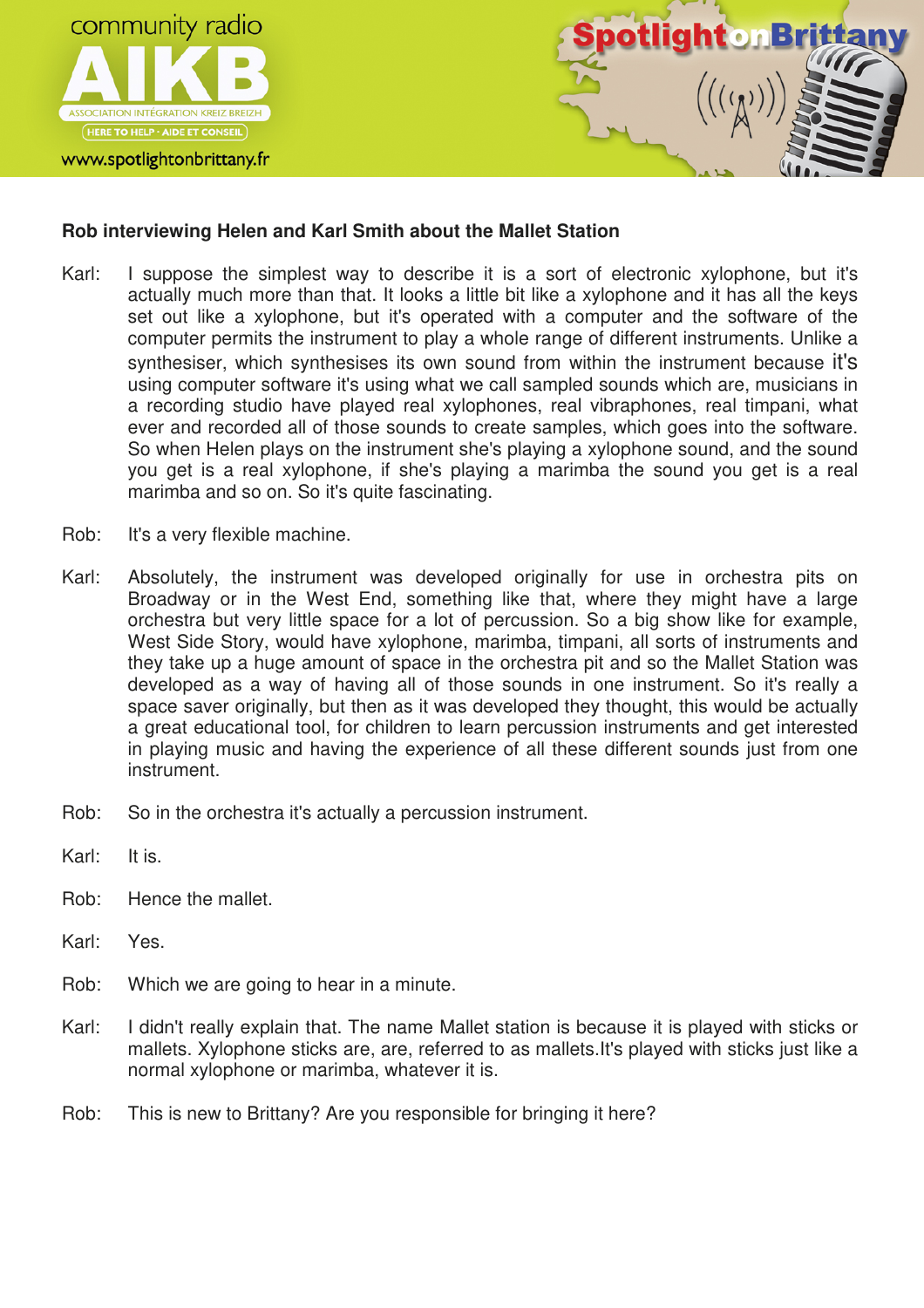

www.spotlightonbrittany.fr



- Karl: We believe that it's probably the first one in Brittany. The instrument was developed in America and it's only just begun to come over into Europe, and I happened to spot it advertised somewhere, and we were looking for something, we were actually looking for something which would replicate timpani, because timpani are huge, much too big to carry around all over the place, but the sound of the timpani within a band or an orchestra is a wonderful instrument. So I was looking for something that would sound like a timpani without all of the material to cart about.
- Rob: Ok, but in fact you have to cart around,.. I can see infront of me, at least 2 computers.
- Karl: Well, we only use one to operate the instrument the other one we use to play along recordings....so that Helen can play along with other instruments. So when we are playing the instrument it just takes one computer and it can be used with a tablet. It can even be used with a mobile phone, if you've got the right software to do it.. so it's actually quite flexible.
- Rob: And what's it like to actually play this instrument Helen? You're a multi-instrumentalist anyway aren't you?
- Helen: It's absolutely fabulous. I absolutely love it. It was several years ago now I came to Percussion in the first place by joining the Funfare de Corlay playing tambourine, maracas, castanets, oh you name it.. triangle, everything and absolutely adored doing that... and then Karl bought me a sort of a miniature xylophone, two or three years ago now... and I was determined to get my head around that, so I did that and got on very well with it.... and then as I say I was fortunate enough to play in a gala concert, a gala Gilbert and Sullivan concert, back up in the Midlands where I hail from, with an orchestra. The first time I've ever played with an orchestra. Karl was the musical director, he conducted the orchestra and he invited me to play percussion. Well I was thrilled and I did this and a friend of mine did lend us a couple of real timpani drums, which again was the first time I'd ever played them and it was fabulous, but as Karl says it takes up such a lot space. So when we got back having done so well on the mini xylophone Karl decided mmmm, I'm going to have to have a look....
- Rob: This was your reward.
- Helen: This was my reward and of course I'd played so well in the concert that Karl, as he said , wanted to find something that replicated the timpani without the big drums and hence he bought me the Mallet Station for Christmas.
- Rob: Excellent, and how do you enjoy wielding those mallets.